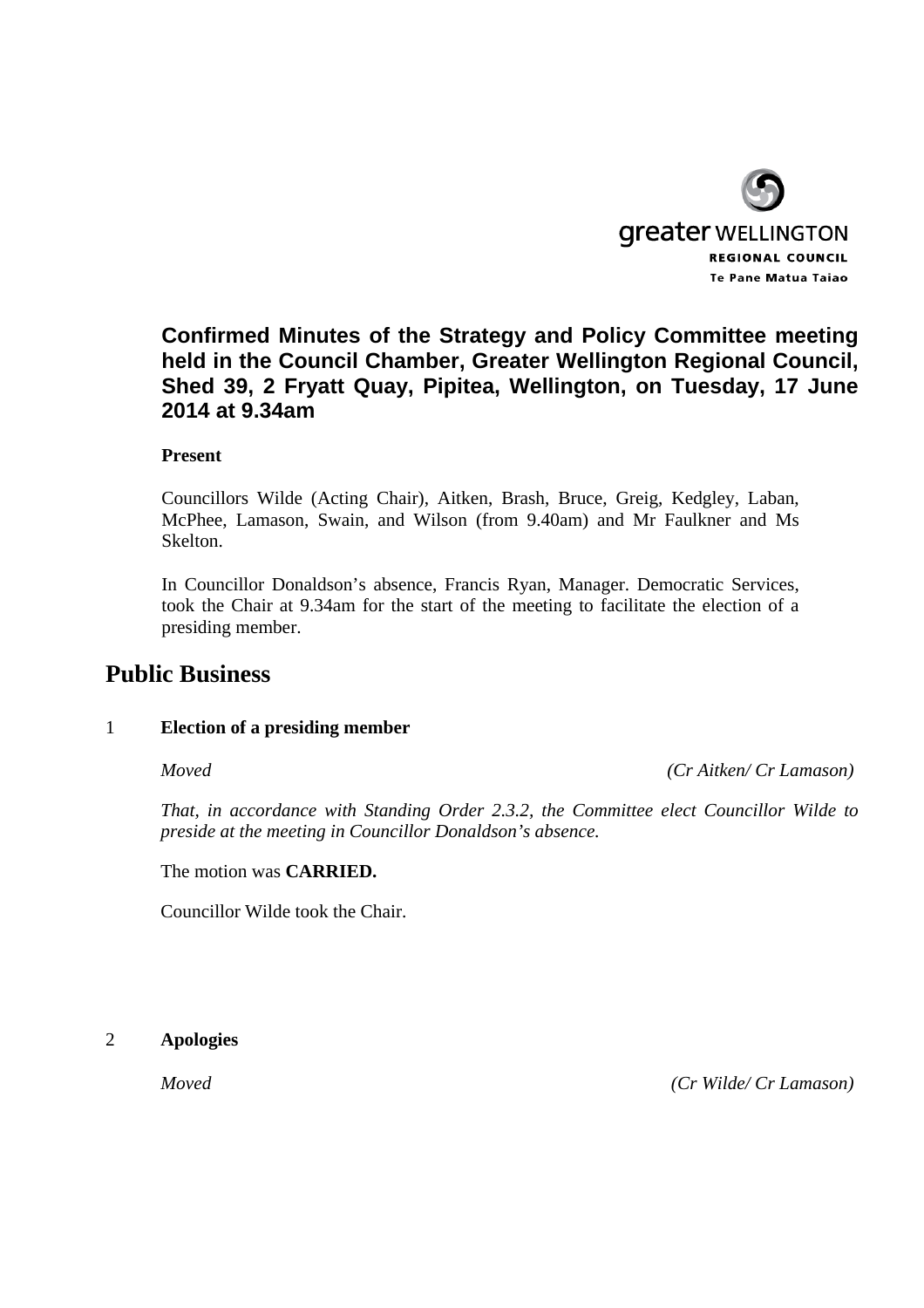*That the Committee accept the apologies for absence from Councillors Donaldson and Laidlaw, and the apology for lateness from Councillor Wilson.* 

The motion was **CARRIED.** 

### 3 **Conflict of Interest declarations**

There were no conflict of interest declarations.

### 4 **Public Participation**

There was no public participation.

### 5 **Confirmation of minutes**

*Moved (Cr Wilde/ Cr Aitken)* 

*That the Committee confirms the minutes of the meeting of 14 May 2014, Report 14.251.* 

The motion was **CARRIED.** 

### 6 **General Managers' report to the Strategy and Policy Committee 17 June 2014**

Wayne O'Donnell, General Manager, Catchment Management, spoke to the report.

### **Report 14.289 File: E/12/02/04**

*Moved (Cr Aitken/ Cr Lamason)* 

*That the Committee:* 

- *1. Receives the report.*
- *2. Notes the contents of the report.*

The motion was **CARRIED**.

### 7 **Hutt Valley Public Transport Review – Progress Update**

Matthew Lear, Team Leader, Service Design, introduced the report and Rhona Hewitt, Manager, Bus and Ferry Operations, spoke to the report.

*That the Committee:* 

**Report 14.243** File: TD/03/15/07

*Moved (Cr Wilde/ Cr Aitken)*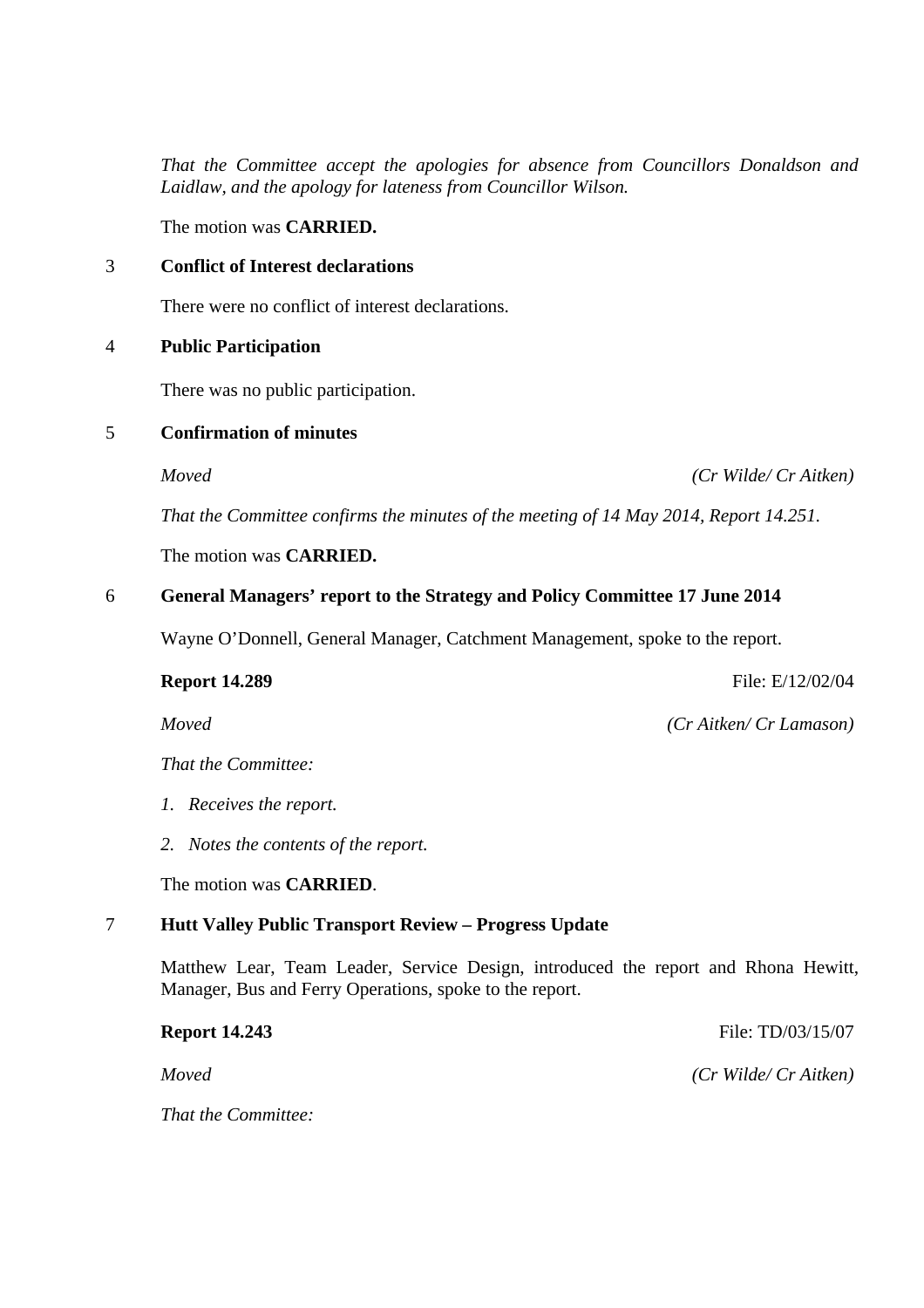- *1. Receives the report.*
- *2. Notes the contents of the report.*

The motion was **CARRIED.** 

### 8 **Finance Report for period ending 30 April 2014**

Mike Timmer, Acting Chief Financial Officer/Treasurer, introduced the report. Rick Witana, Te Pou Whakarae, and Wayne Hastie, General Manager, Public Transport, spoke to the report.

# *Moved (Cr Aitken/ Cr Brash) That the Committee: 1. Receives the report. 2. Notes the contents of the report.*  The motion was **CARRIED.**  9 **WWUP update**  Michael Bassett-Foss, Project Director – WWUP, introduced the report. **Report 14.255** File: E/12/02/04 *Moved (Cr Aitken/ Cr Laban) That the Committee: 1. Receives the report.*  The motion was **CARRIED.**

### 10 **Parks Network Plan Amendment**

**Report 14.296 File: PK/03/10/04** 

*Moved (Cr Wilson/ Cr Brash)* 

**Report 14.282 File: CFO/13/02/01** 

*2. Notes the contents of the report.*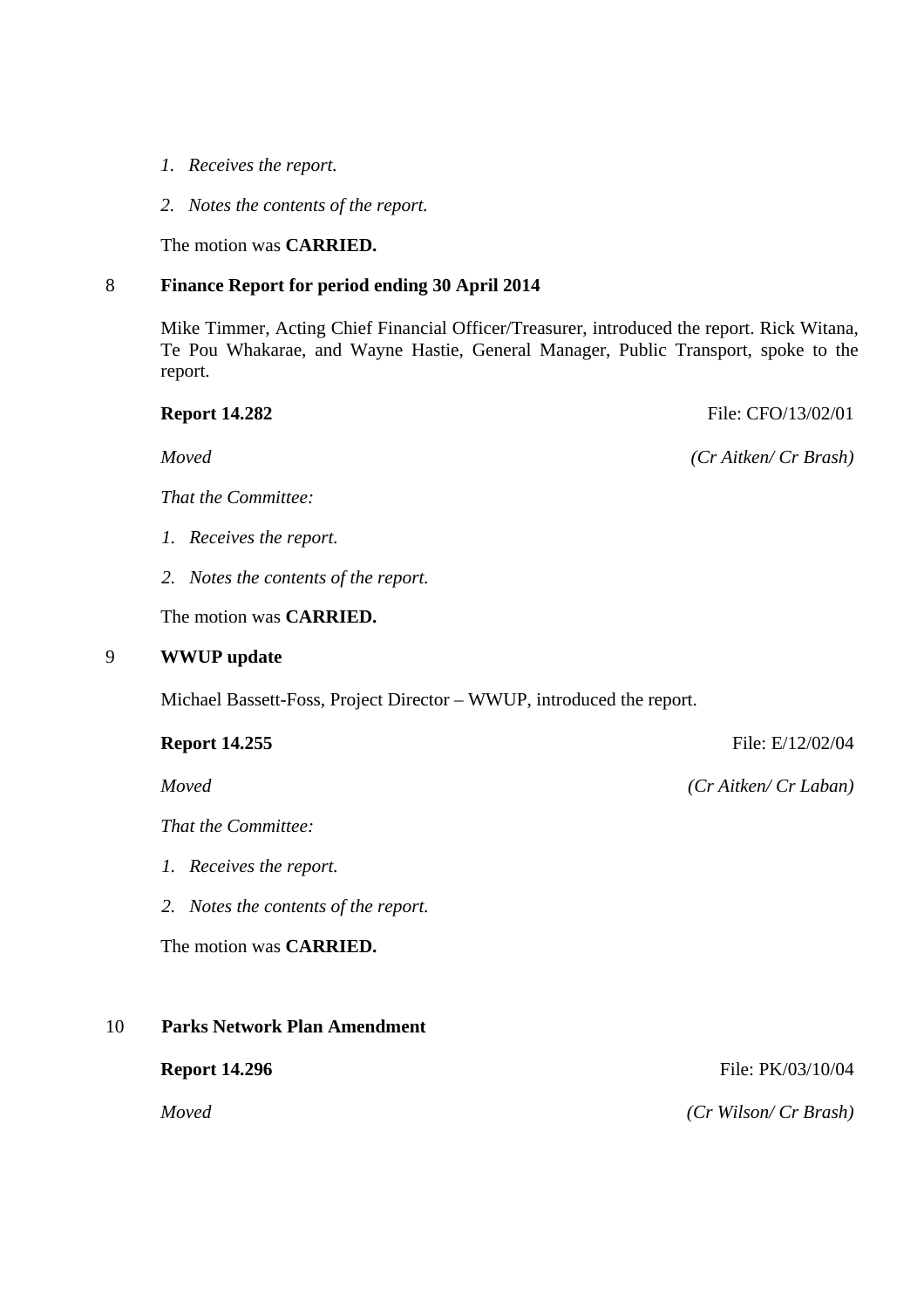### *That the Committee:*

- *1. Receives the report.*
- *2. Notes the contents of the report.*
- *3. Recommends to Council that it agrees the change does not involve a comprehensive review of the Parks Network Plan.*
- *4. Recommends to Council that it agrees to amend the Parks Network Plan as noted in Attachment 1 to reflect the change in forestry cutting rights and to clarify the ancillary activities associated with forestry.*
- *5. Notes that these amendments, subject to Council approval, will be updated within the electronic version of the Parks Network Plan on the GWRC website and sent to interested parties.*

### The motion was **CARRIED.**

### 11 **Exclusion of the public**

*Moved (Cr Wilde/ Cr Lamason)* 

*That the Council:* 

 *Excludes the public from the following part of the proceedings of this meeting namely:* 

*1. Electricity hedging* 

*The general subject of each matter to be considered while the public is excluded, the reasons for passing this resolution in relation to each matter and the specific grounds under section 48(1) of the Local Government Official Information and Meetings Act 1987 for the passing of this resolution are as follows:* 

### *General subject of Reason for passing this resolution each matter to be in relation to each matter considered: Ground under section 48(1) for the passing of this resolution*

| 1. Electricity | The information contained in this That the public conduct of the  |  |
|----------------|-------------------------------------------------------------------|--|
| hedging        | report relates to Greater whole or the relevant part of the       |  |
|                | Wellington Regional Council proceedings of the meeting            |  |
|                | tendering the electricity supply would be likely to result in the |  |
|                | agreement for the key wholesale disclosure of information for     |  |
|                | water supply sites. Release of this which good reason for         |  |
|                | information would be likely to withholding would exist under      |  |
|                | harm Greater Wellington Regional section $7(2)(i)$ of the Local   |  |
|                | Council's ability to negotiate an Government Official Information |  |
|                | outcome most advantageous for and Meetings Act 1987 (i.e. to      |  |
|                |                                                                   |  |